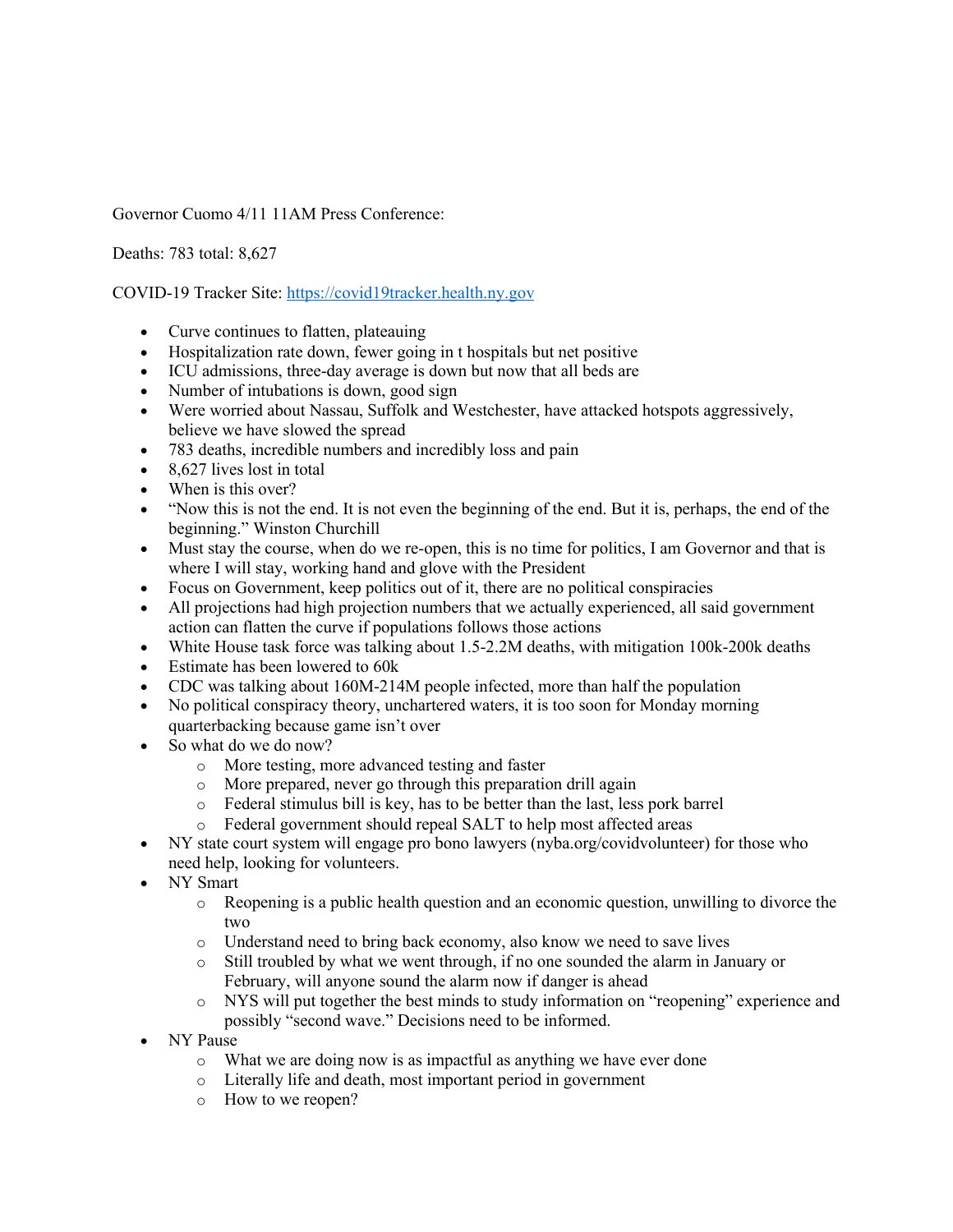- o How to we rebuild?
- o What do we rebuild?
- o Didn't we leave lessons?
- o Are we better for it?
- o Did we seize the moment for positive growth?
- Understand this is painful and there is pressure, understand everyone wants to know when, can't let emotions get ahead of logic
- Enjoy this Holy Week, understand it is different, but it is also the same, not celebrating id different and hard but it is the same message, if you do it from home, and that message is more profound during this situation, you reflect more and think more

## Q&A

Mayor DeBlasio canceled school can we get reaction?

- Understand the position, when we made the decision to close we made it for the metropolitan region, so when we did that we spoke to Nassau, Suffolk, NYC and Westchester, any decision to reopen will have to be coordinated, County Execs will have opinions, would like to re-open at same time
- We may follow but have to do it with other localities, he didn't close them and can't open them, we will act on metropolitan basis and ideally with NJ and CT if we can

To clarify for parents?

- There has been no decision, it will be coordinated
- That is Mayors opinion
- Mayor also believe businesses might open in May, also no decision has been made, that will also be coordinated

Outreach by courts to lawyers and services?

• Will have host of legal issues, housing issues, SBA loans, federal programs, have to figure out how to access, court system and NYBA is asking for volunteers, they will put them together with clients

Was extra \$600 a one-time thing and have is \$200 M for SNAP how is it being distributed?

- \$600 will continue through 39-month period, could possibly be after that
- SNAP will go through normal process
- Asked about replacing Joe Biden on the ticket?
	- That is flattering but irrelevant
	- Keep politics out of it, people suspicious of politicians and politics, never felt that or believed it but now it is more important than ever before to keep politics out of it, there is no politics here, I have no political agenda, not running anywhere, I'm staying right here

Would you turn down a cabinet position?

- Did that 20 years ago, no thank you, doesn't know why it is so hard to accept, No President, no VP not going to Washington
- I have the most important job to me that I could have, and more in

Returning to comments on schools and businesses, would that include upstate?

- Education is basically a local decision but this is different, asking a society to stay home
- Direct connect to schools and businesses, does not follow geographic boundaries, how do I tell businesses to close in one area and not another?
- Reject any elected official or expert who says they can tell you what will happen 4 weeks from today, I hear it and accept it but I am not prepared to act on it
- Mayor in NYC thinks we should open business in May, some think 2 weeks some think June, decision must be at a minimum metro area, hopefully statewide ideally regionally

Are you staying it is your legal authority to make decision not DeBlasio?

In this situation yes, when we did executive order with 180-day waiver, everyone is on same schedule, and when we extend that we extend the 180 day waiver